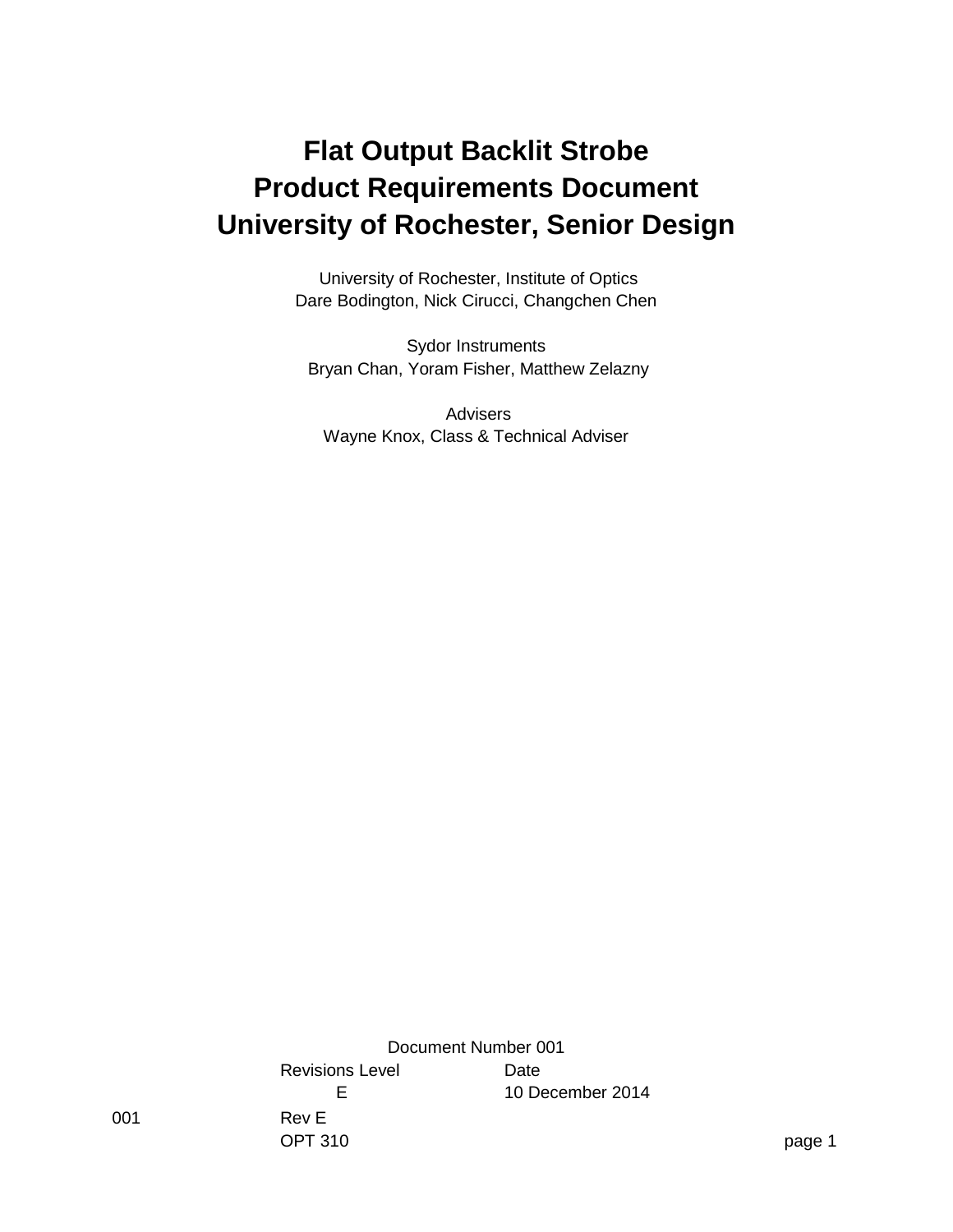| Rev         | Description                            | Date           | Authorization |
|-------------|----------------------------------------|----------------|---------------|
| A           | Release                                | 25 October 14  | <b>DEB</b>    |
| B           | <b>Updated Information</b>             | 9 November 14  | <b>DEB</b>    |
| $\mathbf C$ | <b>Presentation Revision</b>           | 23 November 14 | <b>DFB</b>    |
| D           | <b>Addition of Specification Table</b> | 1 December 14  | <b>DEB</b>    |
| E.          | <b>Presentation Updates</b>            | 10 December 14 | <b>DEB</b>    |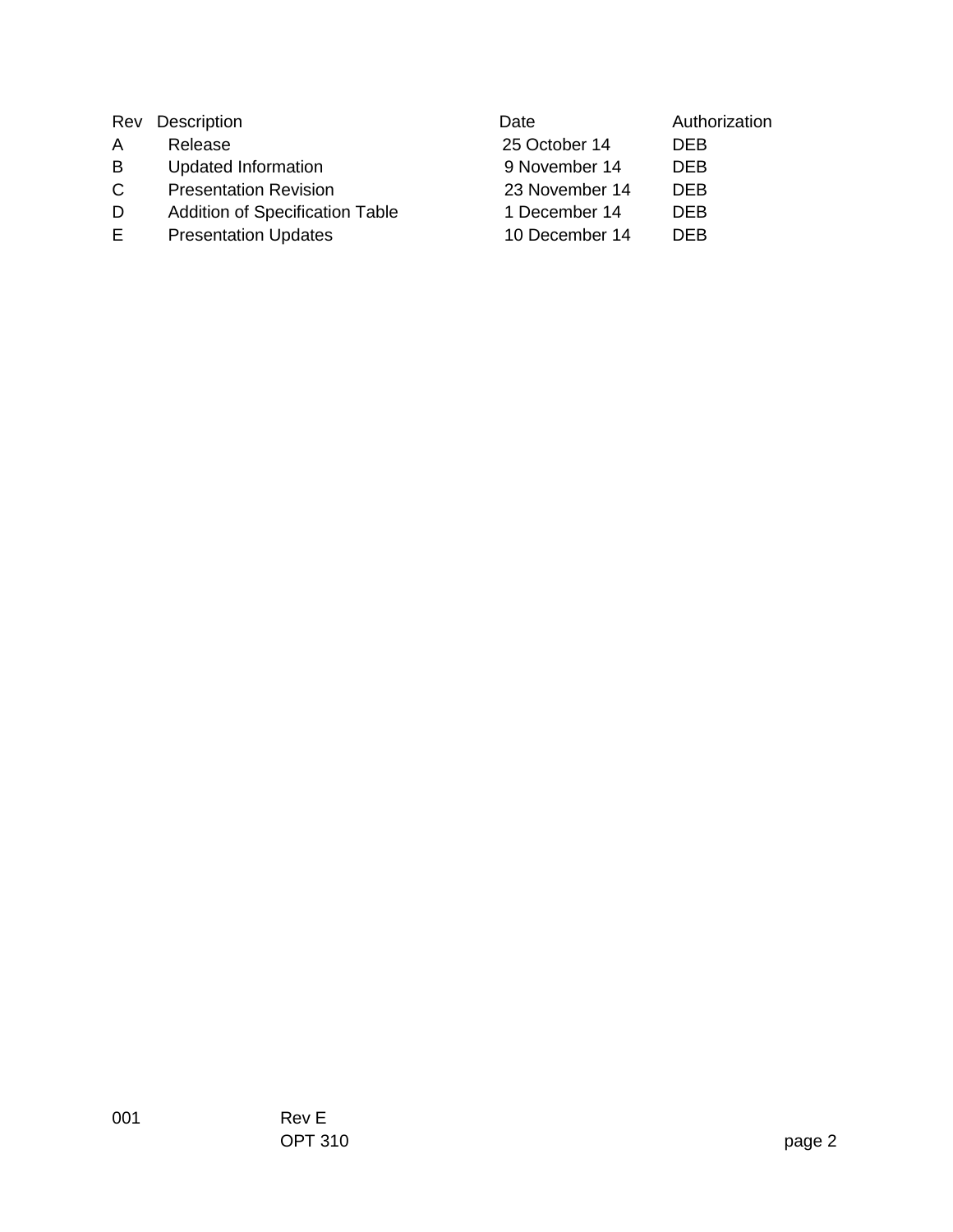## **Vision:**

The product is a high efficiency flat illumination backlit projectile imaging system designed for fast moving projectiles.

# **Environment:**

As an indoor instrument, it needs to operate in the following environment:

 **Temperature** 55-85 °F - safe operation 65-75 °F - meets specifications **Relative Humidity** Non-condensing – safe operation 30% Nominal - meets specifications

The system should not require cooling water, compressed gas or vacuum. Wall power and a computer connection are required. Network connection not required.

During normal operation the system will be protected by plexiglass from projectiles of interest. The system should be not be damaged by or sensitive to projectiles or their air disturbances. The system should be placed in a room large enough to accommodate the space requirements mentioned in the "Fitness for use" section below.

## **Regulatory Issues:**

IEC 60825-1 "Safety of Laser Products" CE, FCC Class A, RoHS (2011/65/EU)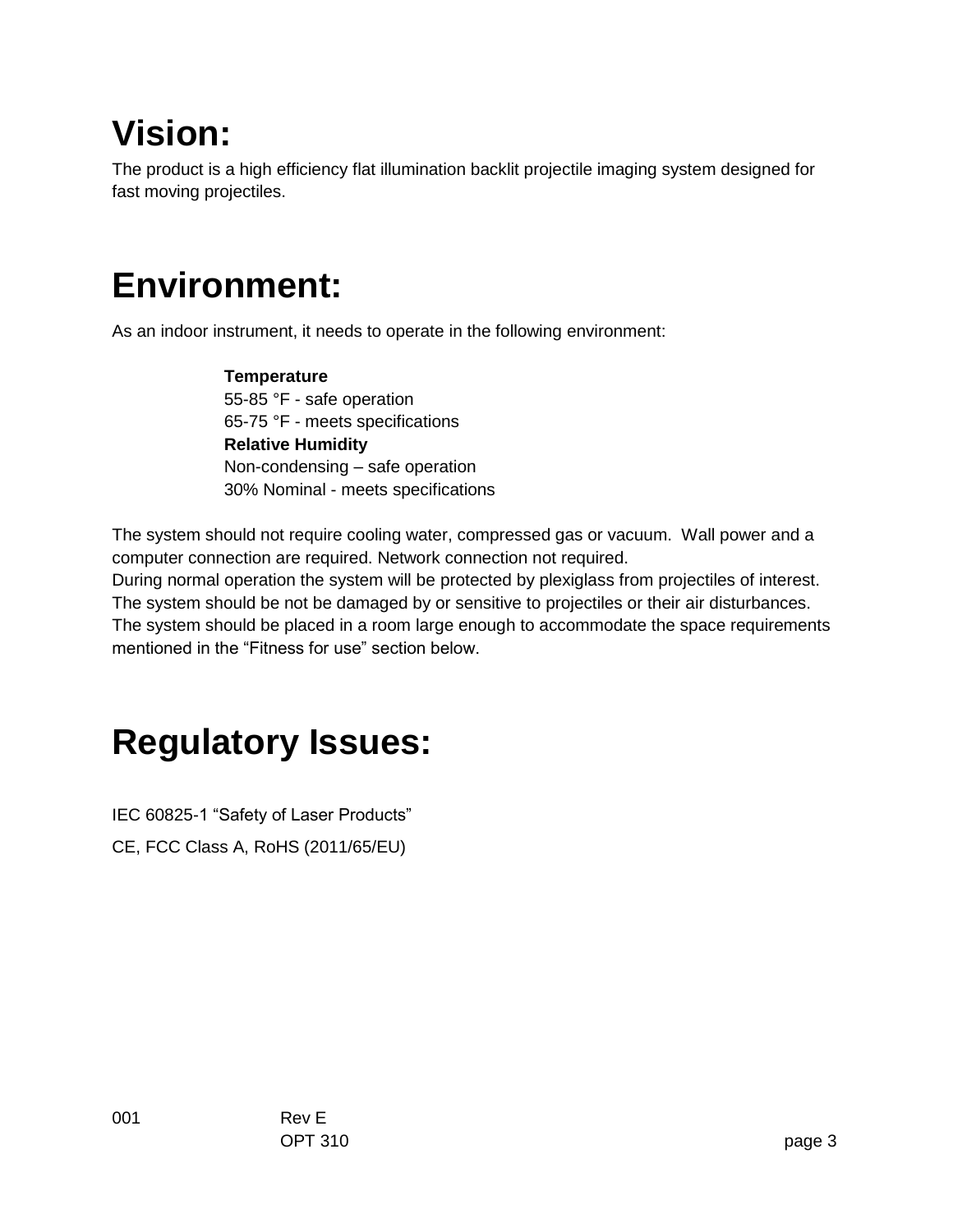## **Fitness for use:**

### The system will:

Be able to image any projectile within a 6"x4.5"x4.5" volume.

Consist of two components, an illumination element and an imaging system; the illumination system will be approximately 12"x12"x12" and will output a monochromatic uniform (>50%) and efficient (>50%) continuous backlit plane within a 90% window of the field of view.

Be scalable to a maximum of 1'x18'x18' and a minimum of 1'x8'x8' with 1 discrete step in between.

Be insensitive to  $\pm$  0.02" (0.5mm) translation in any direction.

Contain 4 SPL LL90\_3 905nm Osram laser diodes which are capable of firing a 30ns pulse.

Contain optical components for beam homogenization. The homogenizer will consist of either a custom design from RPC Photonics or a NIR design based on an excimer laser

homogenizer.

Contain an Allied Vision Technologies GC1380 CCD.

Contain a camera lens system.

Be tested on optical tables.

### It is desirable that:

The illumination system has an efficiency as high as possible and uniformity greater than 90% over the 90% field of view.

The illumination system has very little noise fluctuation.

The entire system is telecentric.

The system has adjustable magnification.

The system does not use scattering optics in order to achieve high efficiency.

The system can be scaled to use any number of laser diodes.

The system consists solely of off the shelf components.

The design, build, alignment and results are repeatable.

#### We are not responsible for:

Custom imaging system designs.

Designs with a number of laser diodes other than 4.

Designing the system's mechanical housing.

Testing with projectiles.

Testing with a continuous illumination source.

Testing the system with two axes.

Developing software for the system.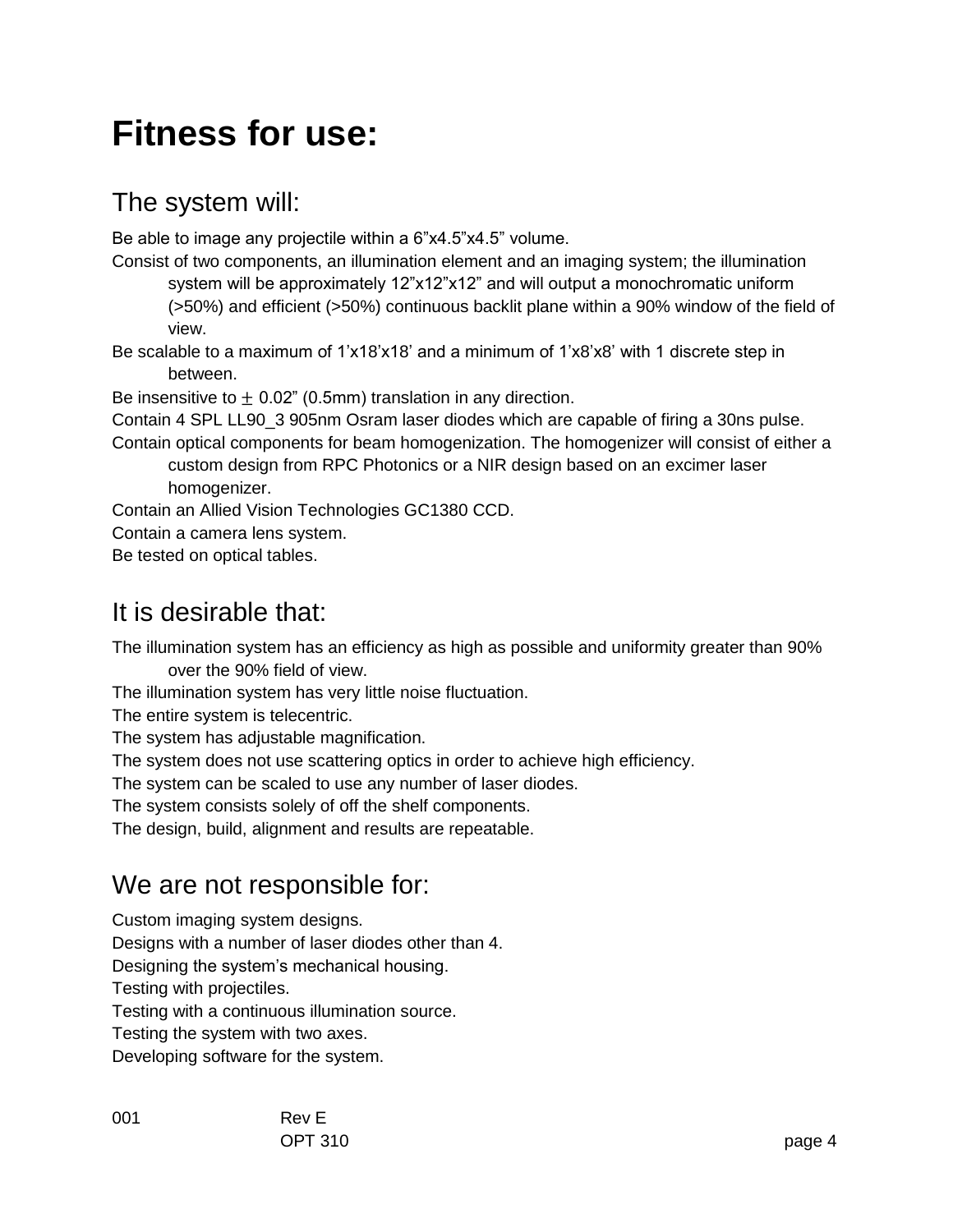